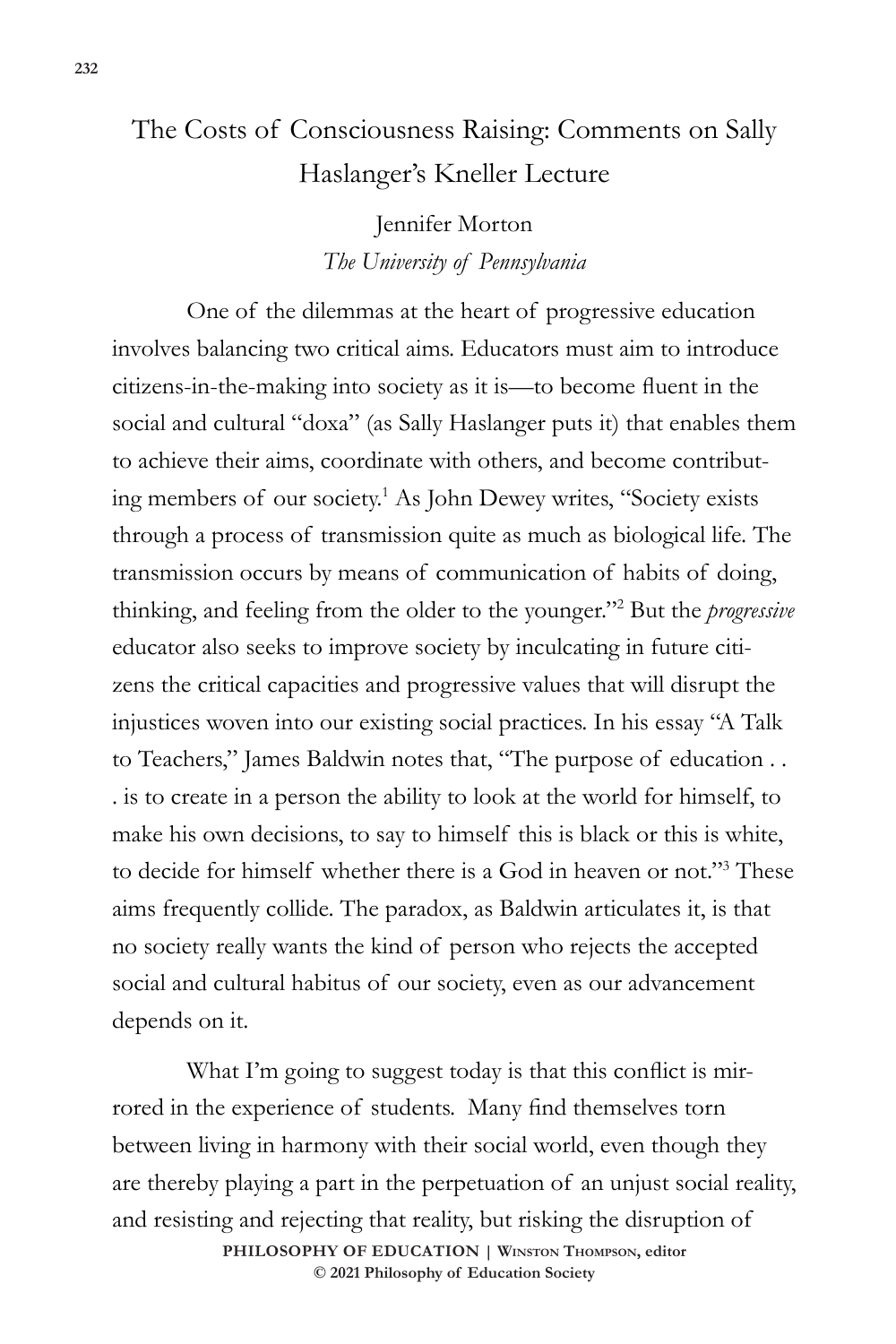relationships to those they love and to their communities. In my comments today, I will not be critical of Haslanger's education for social justice proposal, to which I am largely sympathetic; rather, I will urge us to think more carefully about the potential costs of consciousness raising. I will argue that our vision of progressive education should be more than a politically oriented practice. It should be an intentionally ethical practice that considers the ethical sacrifices that consciousness raising might require even as it succeeds politically.

Haslanger argues, quite persuasively, that education needs to move beyond inclusivity—often understood as including the perspectives of those who have been historically marginalized by offering them a seat at the table—to consciousness raising—a critical, epistemically disruptive collective endeavor. The reason is that we are all reproducers of the social and cultural habitus that serves to maintain and reinforce injustice, even those of us who have been historically marginalized. Consequently, our presence is not enough to disrupt tightly ingrained, injustice-promoting ideologies. Our institutions, educational ones included, encourage, reward, and recognize us when we play along. And so dismantling injustice requires more than education as it is often conceived. Haslanger writes that "education for social justice should teach skills and methods of ideology critique" because what we need is to be able to articulate moral claims that critique, oppose, and reject dominant ideologies. It is this that will lead us to develop proposals for corrective procedures and practices that have any shot at making the world less unjust. Education for liberation seeks to disrupt.

The problem is that this disruption, necessary for social justice, also threatens to upend students' relationships and sense of connection to their community. Those relationships often depend on our shared ways of understanding and interpreting the world. We are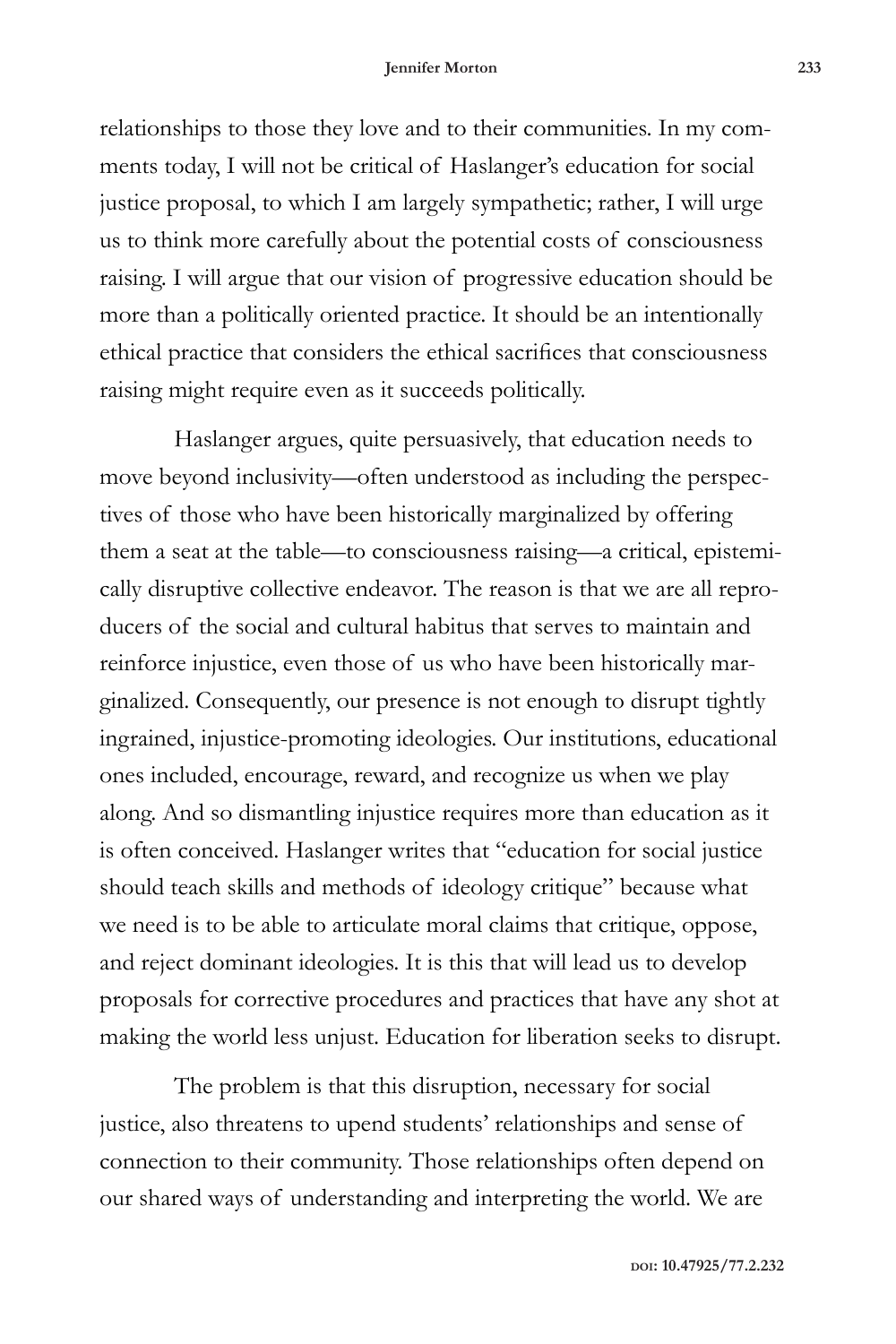intelligible to others by reference to the social and cultural habitus we share. This doesn't mean that we need to accept all aspects of our shared cultural or social system of norms and beliefs in order to relate to others in our communities, but rather that a shared fluency enables the flourishing of those relationships. But it is this very fluency that education for social justice seeks to disrupt.

To make this point vivid let me turn, briefly, to Tara Westover's memoir *Educated*.<sup>4</sup> I trust that this book is familiar to many in this audience. In it, Westover describes her journey from growing up in a radically survivalist Mormon household, one that forbade children to engage in public education or to believe in Western medicine and science, to unimaginable academic and literary success—NYU, Cambridge, Harvard, a bestseller. And yet, Westover's story is anything but triumphant. Her story isn't precisely one of consciousness raising, but in the process of being educated, she does acquire a critical lens on her family's culture. And it is, in part, this that increasingly distances her from them. In a critical moment in the story, Westover recounts being unable to feel joy at having received a fellowship at Harvard. She writes, "I knew I should be drunk with gratitude that I, an ignorant girl who'd crawled out of a scrap heap, should be allowed to study there, but I couldn't summon the fervor. I had begun to conceive of what my education might cost me, and I had begun to resent it."5 As her connection to the world of her family and her community erodes, she becomes more ambivalent about the price she must pay for her success.

In interviews that I conducted for my book, *Moving Up Without Losing Your Way: The Ethical Costs of Upward Mobility,* I talked to many strivers—my term for those seeking upward mobility through education—who found themselves, like Westover, armed with educa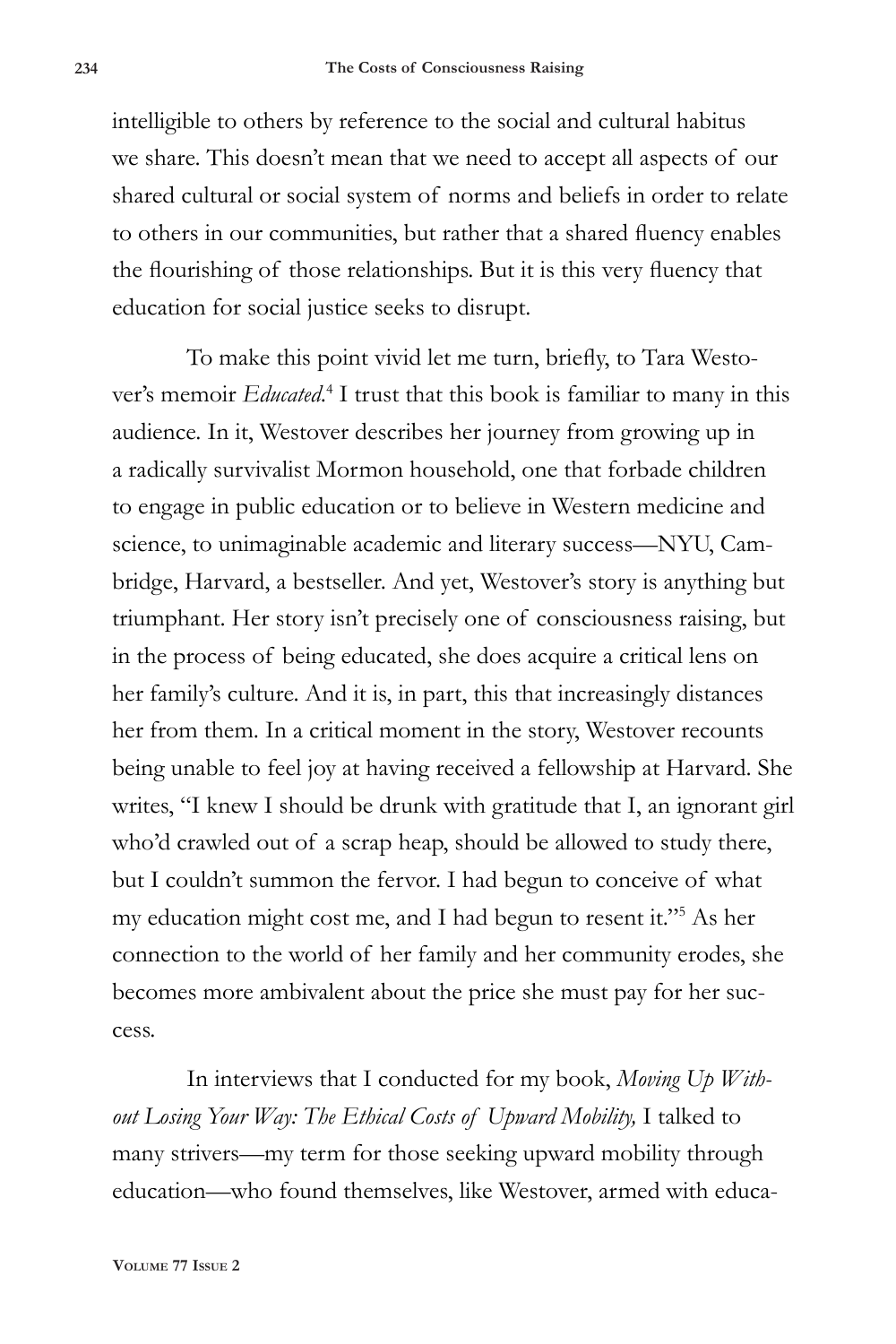tion and yet ambivalent about what that achievement had cost them. Many of the strivers I talked to were not undertaking education as consciousness raising; rather, they were seeking better economic and career opportunities. But on the way there, some did come to acquire a critical understanding of race, gender, and other forms of oppression. And this understanding created rifts with those they loved. One young woman who returned to her rural farming community after earning a graduate degree, told me with tears in her eyes how difficult it was to figure out how to talk to her family and friends in ways that wouldn't further the distance between them.<sup>6</sup> Yet, she also felt compelled to censure them when they said something untrue or, worse, racist or sexist. These criticisms on her part were often a source of tension and conflict that made it harder for her to feel at home in the town in which she had grown up.

Education for social justice will require that we introduce and inculcate students into a different social and cultural habitus, one that casts a critical lens on the one with which they grew up. Consciousness raising seeks to disrupt the ease that students feel at home and in their communities because these are very often sites dominated by ideologies that perpetuate injustice. This transformation, however, leads them to become less intelligible to their families and communities, sometimes, even to themselves.

In one of her wonderful essays entitled, "But Mom, Crop Tops are Cute," Haslanger notices the tensions between the parent and child who are understanding the world through different social milieus.<sup>7</sup> The parents wish that their child wouldn't subscribe to the sexualized framework shared by her schoolmates; the daughter wishes that her parents would "get it." Haslanger provides an elegant way of understanding the critique leveled by the parents, but what I'm interested in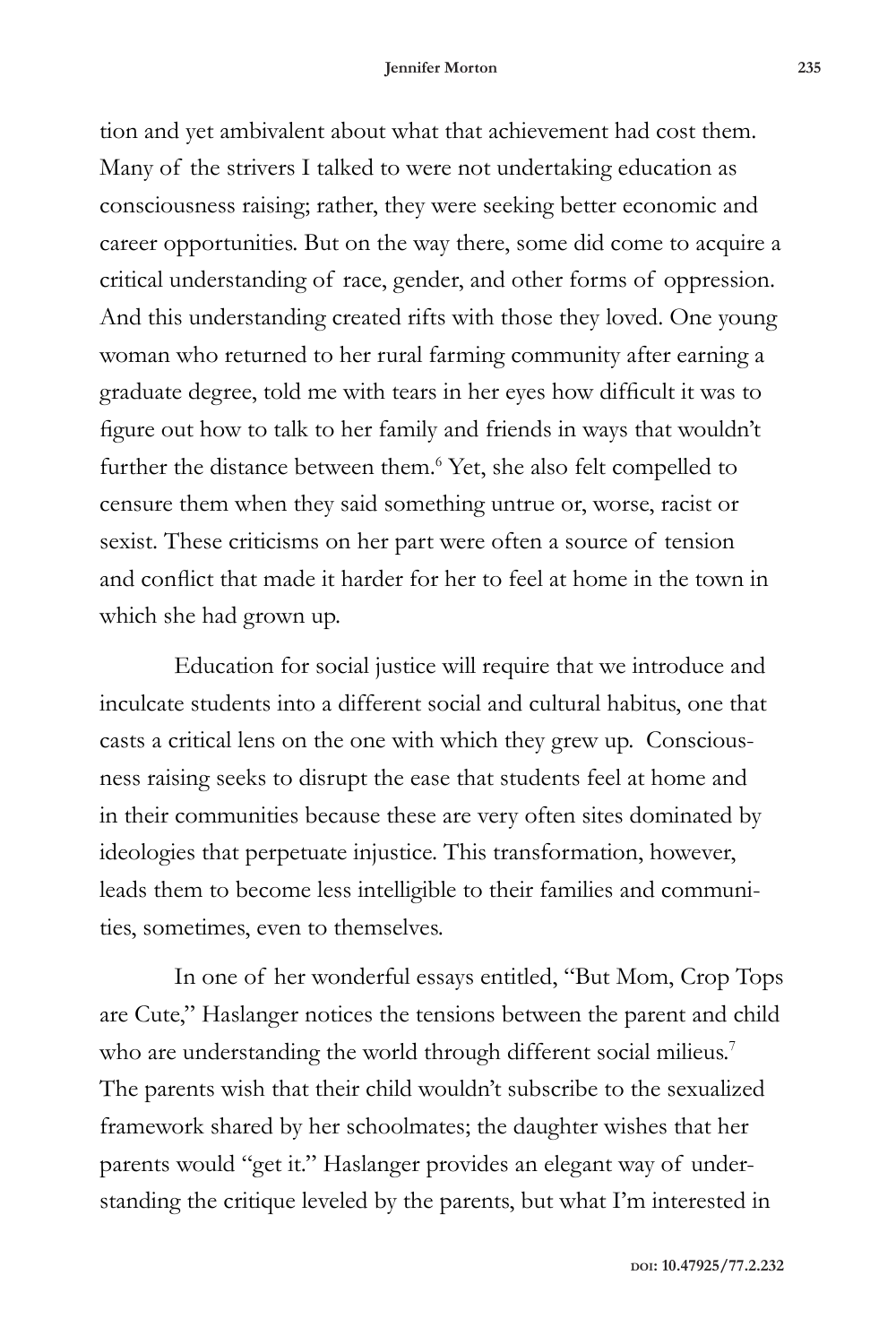is the resulting tension in the relationship between the child and parent that results from a clash in how they are understanding the world. We've all been there, of course, we disagree with family and friends. But imagine this rift as the child becomes more and more fluent and steeped in schemas that are increasingly different and hostile to that of her parents, or her siblings, or members of her church. If the child's schema is one better oriented towards justice, we might lament her backward parents, but how do we contend with the friction this brings to their relationship? How do we think of the potential loss here for this child? And, more importantly, what do we say to the student who refuses to engage in the emancipatory project of consciousness raising because it will distance her from those she loves?

One response that might be offered to the worries I have raised is that everyone is better off when new, more emancipatory ideologies take root. Though the conflict might be painful, the result is worth the cost, even for those who refuse to acknowledge it. As Paulo Freire tells us, critical pedagogy aims to have students "liberate themselves and their oppressors as well."8 On this view, the potential disruption to a student's relationships and to her sense of belonging to her community are transition costs. But, of course, to those who are paying those costs, these are not simply transition costs. Their lives are worse in significant ways, even as they are better in others. Critically, they are worse in ways that cannot simply be made whole by their newfound knowledge. As educators our task is not only to educate future citizens to embrace better ideologies, but to care for the flourishing of our students here and now. And our students come to us with complicated and rich lives that are suffused with the marks of the unjust world in which we live. It is imperative that we grapple with the impact of consciousness raising on the many other valuable aspects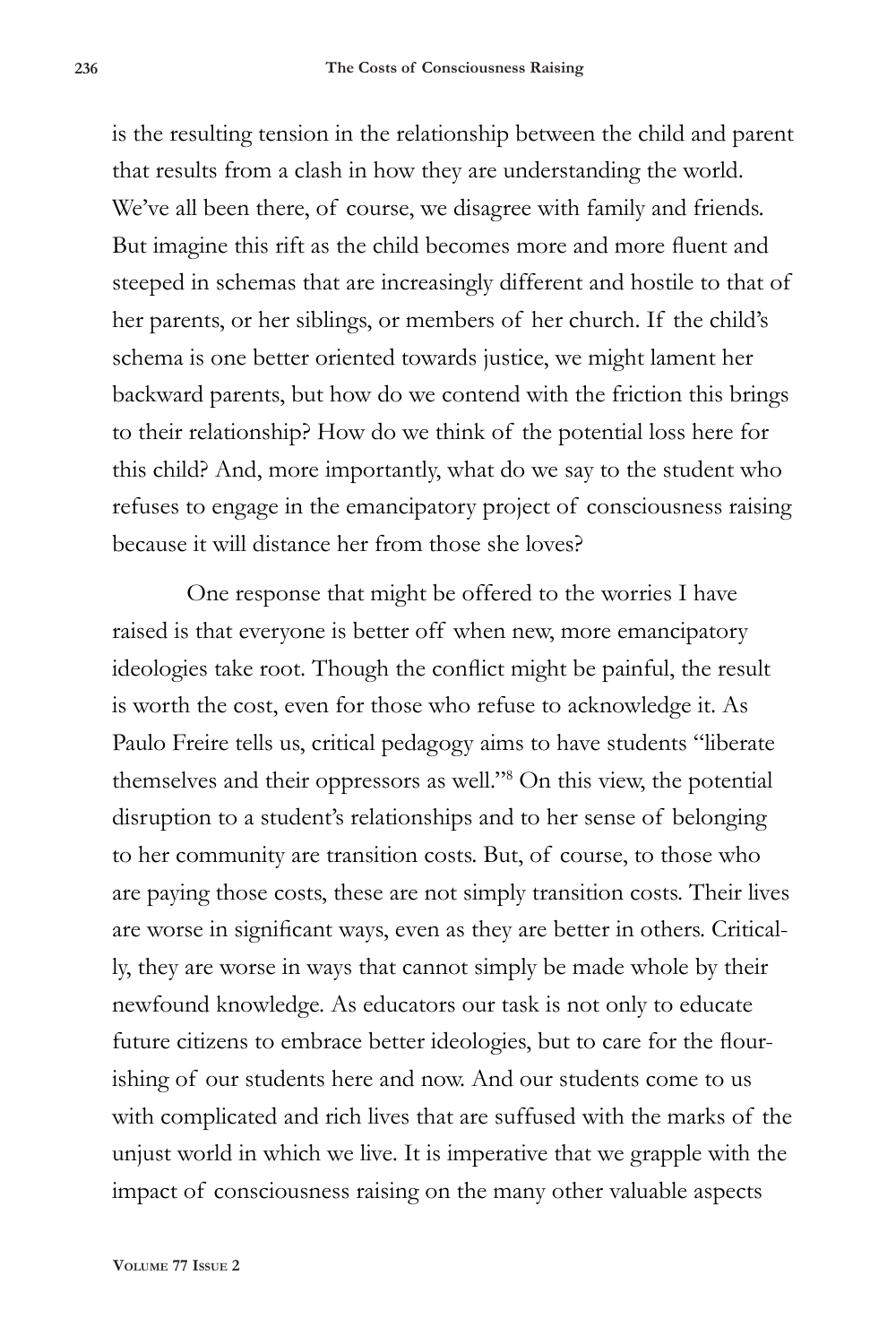of a flourishing life—the bonds that tie us to family, friends, and our communities.

Another response we might offer to my worry is that education for social justice is meant to be directed at everyone, in and out of school. I suspect that Haslanger has something like this in mind, and I think many proponents of critical pedagogy also think that the emancipatory project should not be confined to educational institutions. I agree. And yet, if we are engaged in non-ideal theory, we need to think about what this looks like in practice. Schools, colleges, and universities are currently one of the few places in which this kind of critical consciousness raising project is feasible. Of course, there are other places—union meetings, the PTA, book clubs, etc.—in which discussions that can germinate into consciousness raising are being held. But many of these are voluntary organizations that won't have the kind of reach that is required. We still need to think about how to best support the student whose burgeoning critical consciousness creates conflicts with those they love. Reflecting on *Educated*, Sarah Stitzlein suggests some ways in which we might prepare students for the difficult emotional and social sacrifices such students have to make.<sup>9</sup> She reiterates that the sacrifices students make are compounded when we put it on them to go back to their families and communities to "educate" them.

My critique here is not meant to undercut the claim that we need education that is disruptive of the pernicious grip that injustice promoting ideologies have on all of us. As James Baldwin tells us, "If a society succeeds in [tamping down critical dissent], that society is about to perish."10 Rather, I'm asking that we think more carefully about what such an education requires of those whose lives are bound to those we love through those very ideologies. Of course, our relationships to each other involve much more than shared ideology.